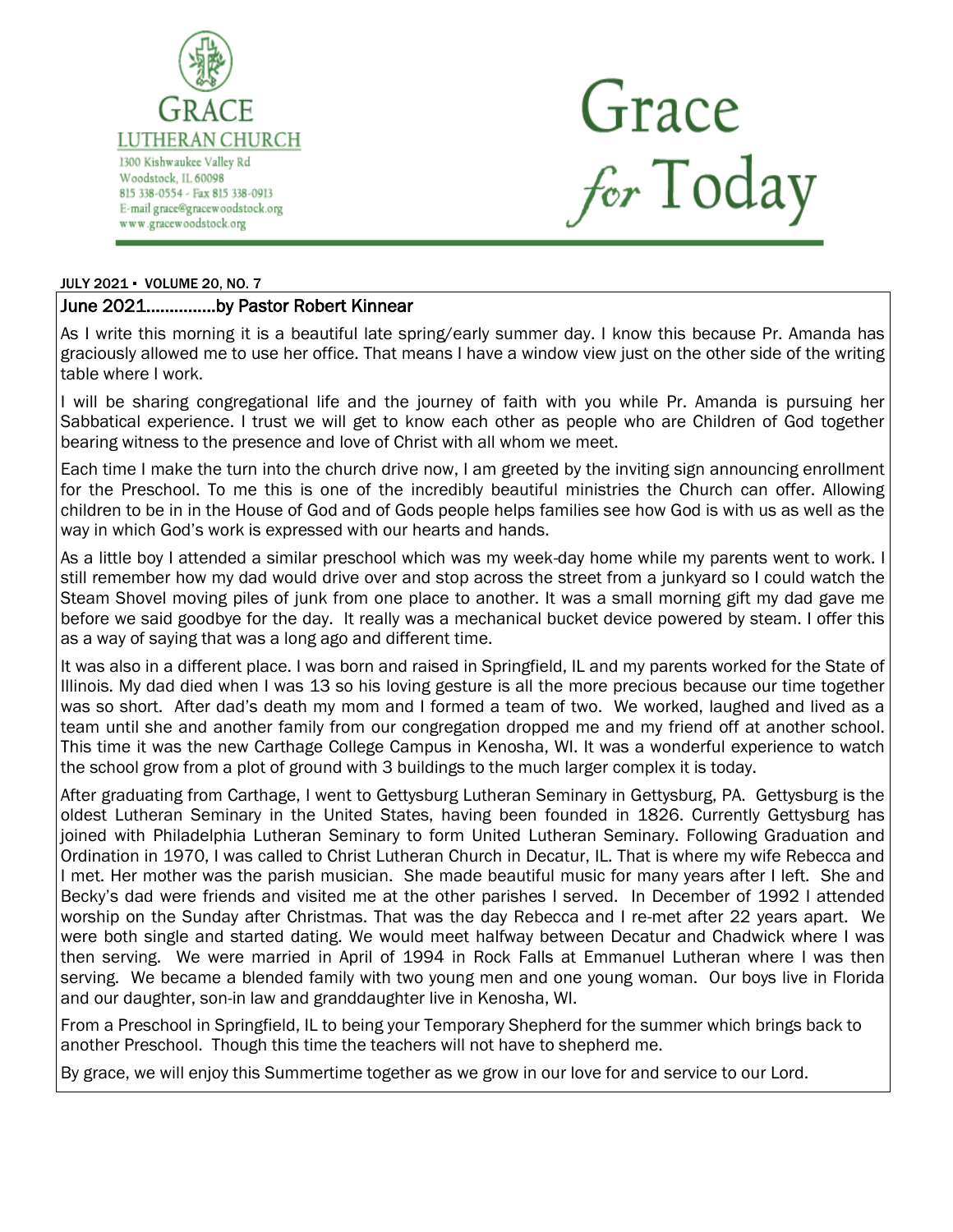NEW WORSHIP AND BUILDING USAGE GUIDELINES-We appreciate your willingness to care for our most vulnerable, your patience, and your support throughout the past year. At this time, Grace will be fully available with a few minor changes from pre-pandemic. Please look for the changes in a letter mailed separately.

VOLUNTEERS FOR WORSHIP— Thank you, Grace volunteers supporting weekly worship. There are several openings in the weeks ahead, please reach out if you would like to serve, or sign up at our website.

- If you are interested in volunteering as a Reader, Parking Lot Greeter, Indoor Usher or Greeter, please contact Fay Wilson [faymwlsn@yahoo.com.](mailto:faymwlsn@yahoo.com)
- If you are interested in learning to be a camera operator, sound or livestream technician, please contact Bill Nattress [bill.nattress@gmail.com.](mailto:bill.nattress@gmail.com)

PRAYERS-*Please lift up these petitions in your prayers—To become a praying member of the Friends in Prayer, please submit name and e-mail address to dklabunde@gracewoodstock.org.* 

World: Bishop Elizabeth Eaton, churchwide staff & their families, Bishop Jeff Clements, synod staff & their families, those serving in military conflicts, Arusha Town Lutheran Parish in Tanzania (our companion parish), Scott Bunch serving in the military.

Woodstock: Pastor Rob Kinnear & his family; Pastor Amanda Bergstrom & her family; Grace Staff; Grace Council

Health Concerns: Charlie Bell (friend of Jamielynn Wedoff), Mary Sue Boerner (friend of Paul Lockwood & Diane Baker-Lockwood), Myron Callihan (brother of Susan Payton), Jim Davis, Lori Dechant, Patrice Dunn, Stephane Fylpaa-Asher, Robert Giron (brother of Patty Kozlow), Tom Goggin, Hal Goodman (friend of Bob & Janice Laird), Becca Guenther (niece of Gretchen & Claude Hutchens), Tamasa Gutierrez (mother of Patty Kozlow), Leonard Haulotte (brother of Laura Boal), Denise Hoover, Anne Johnson, Nicholas Karasch (nephew of Jamielynn Wedoff), Steve Kosmen (loved one of the Koehn family), Elayna Kuipers (friend of the Wedoff Family), Anna Larsen (sister of Al Henniges), Amanda McNally (grandniece of Diane Baker-Lockwood), Kem Moran (friend of Barb Aavang), Gloria Ogle, Linda Page (friend of Joe Evanoff), Georgia Petersdorf (sister-in-law of Gladys Renner), Pat Peterson, Carol Raffel, Carol Rank, Shawn Rank (son of Carol Rank), Barbara Readel, Sheila Readel, Jayne Reicher (great niece of Barb & Wayne Japp), Herb & Bev Renner (brother & sister in law of Ken & Gladys Renner), Nick Resek (son of Tammy Resek-Goggin & brother to Heidi Olsen), Jessie & Sue Robertson (friends of Ron, Mary & Kimberly Koehn), Maria Rossini (family friend of Heidi Olsen and Tammy Goggin), Nathan Ruffino, Nicholas Ruffino , Joan Russell (mother of Sheri Conover), John Rust (Aavang family friend), Colton Sciluffo (infant son of a friend of Joy Oberman), Nathaniel Shipp (family friend of Brian Meyers), Ann Sinnett (friend of Shirley Berna), Andrea Strayer (mother of Lisa Wahkowiak), Dave Sundby (brother-in-law of Deborrah Evanoff), Samuel Sweeney (nephew of Melissa McMahon), Josh Tillman, Brian Tobin (grandson of Enn Teetsov), Bev Visconti, Addie Jo Wedoff, Nick Wedoff, Esther Wienke, Ruth Zirves

Sorrows: Ludwig E. Henniges (brother of Al Henniges), Carroll Lohmeyer (father of Luke Lohmeyer)k, Ron Hansing (brother of Ken Hansing), Nancy Davis

Joy: Baptism of Lavyn Boyer Young (son of Dever & Tanya Young)

If you wish to add a prayer request for the newsletter, please call the church office at 815-338-0554. Your prayer concern will run for one week and may be renewed. Submissions to the *Friends in Prayer* e-mail and phone teams may also be submitted by telephone to the church office or by e-mail to Gracewoodstock.org. Due to confidentiality laws, hospitals no longer notify churches or pastors when a member is hospitalized. If you or a member of your family have a medical procedure planned or is admitted to the hospital, please call the church office.

**MONTHLY NEWSLETTER**–The deadline for the August newsletter is July 15th. Please send articles to Lauren Kleinjan: at lkleinja[n@gracewoodstock.org,](https://remote.gracewoodstock.org/owa/redir.aspx?C=4f00f6e84e7f4af8b86e446bcb13ffcd&URL=mailto%3alnattress%40gracewoodstock.org) or the church office. Questions: Call the office at 815-338-0554.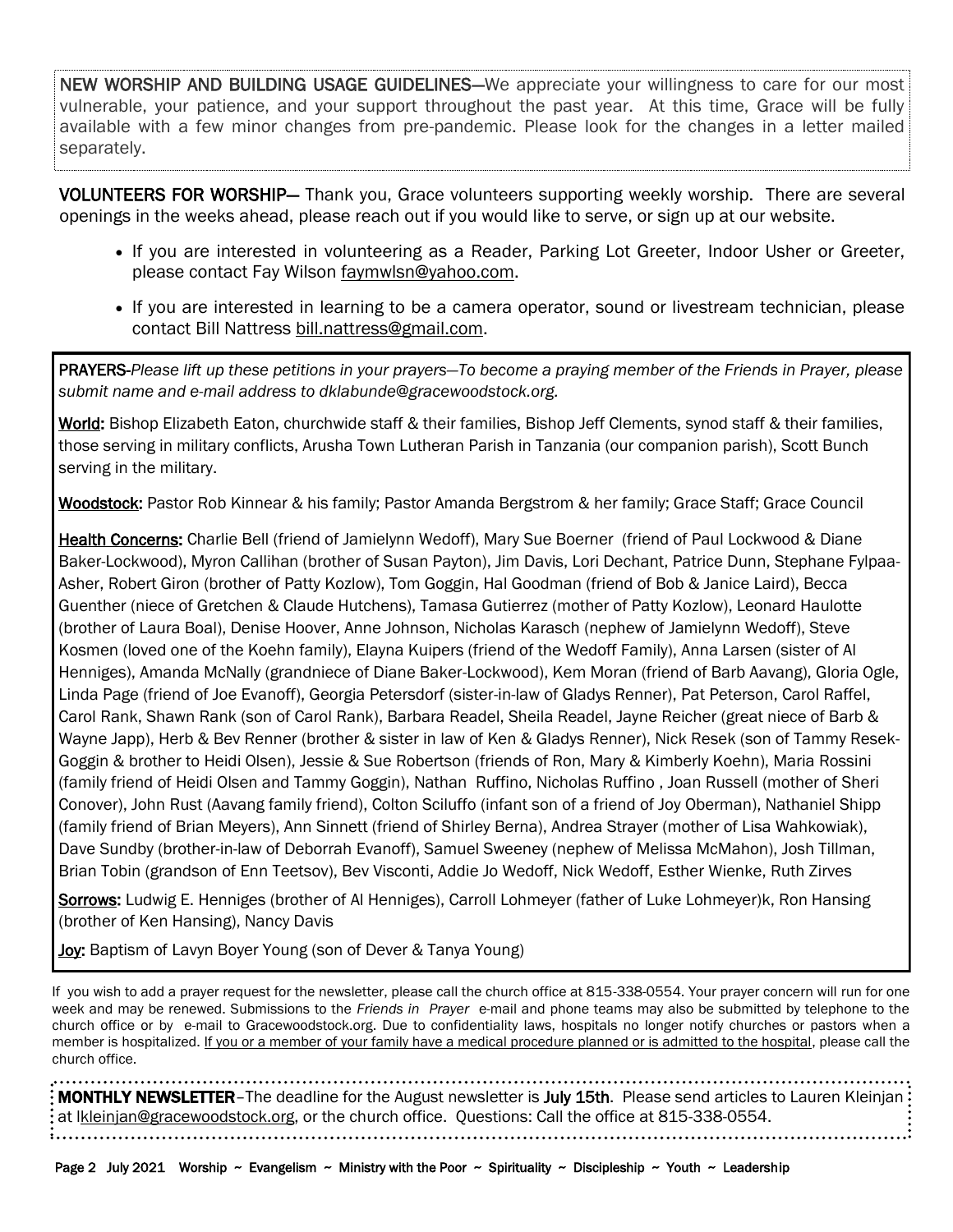SABBATICAL RENEWAL LEAVE-Grace created a Sabbatical Policy in 2013 to support long-term pastoral calls as one of the goals of the 2013 Strategic Plan. In 2019, Grace Lutheran Church was awarded a \$50,000 grant from the Lilly Endowment National Clergy Renewal Program for Pastor Amanda's sabbatical leave, which was postponed from last summer 2020 to this year, June 1- August 31, 2021. The theme of Pastor Amanda's sabbatical and renewal is going marveling—to be filled with wonder at God's presence revealed in creation, relationships, and travel, even as the ongoing pandemic requires several changes in plans.

During this sabbatical time, Pastor Amanda will not be available by phone or email. Please contact the church office with questions or reach out to Pastor Rob Kinnear for pastoral care coverage.

(Pastor Rob: office phone: (815) 338-0554, cell phone: (815) 353-1489, or [rckinnear@sbcglobal.net\)](mailto:rckinnear@sbcglobal.net)

GRACE & COMMUNICATION UPDATES—In addition to this *Grace for Today* newsletter, we have additional updates and news shared through our weekly Thursday emails, *Grace Notes.* Please call the office or email Carrie Fiorina [cfiorina@gracewoodstock.org](mailto:cfiorina@gracewoodstock.org) to add or update your email address if you do not already receive emails from Grace.

- To plan meetings or events at Grace, please submit a building usage form ([https://](https://www.gracewoodstock.us/building-usage-form/) [www.gracewoodstock.us/building-usage-form/\)](https://www.gracewoodstock.us/building-usage-form/) in advance to request space & contact the church office with questions.
- To submit a note for the newsletter, *Grace for Today,* please email Lauren Kleinjan (Ikleinjan@gracewoodstock.org) by the  $15<sup>th</sup>$  of each month to be included in the next month's newsletter issue.
- To request a reminder or note in the weekly email, *Grace Notes*, please email Carrie Fiorina [\(cfiorina@gracewoodstock.org\)](mailto:cfiorina@gracewoodstock.org) by Wednesday morning each week.

GRACE STEWARDSHIP-As we approach the mid-year of our church, calendar, and fiscal year we are reminded that God is indeed faithful, and God's steadfast love endures from generation to generation. As we navigate the changes brought about by the pandemic, our pastoral transition, and general uncertainty, God's grace abounds and calls us forward into God's future.

Thank you for your continued support and participation in the faith community of Grace Lutheran Church. It is a gift and joy to share God's grace together. We are grateful for your shared commitment to this congregation.

As we move to being fully-opened, we invite you to join us in prayer, thanksgiving, and giving as we discern how God is calling us forward in mission and ministry. Join us in *prayer*—praying for one another, for our neighbors, for the stirring of the Holy Spirit. Join us in *thanksgiving* thanksgiving for God's grace, for the promise of Jesus' resurrection, for the faith we hold in God to see us through this uncertain time. Join us in *giving* giving our financial offerings, time and gifts for ministry to God in support of the mission we share.

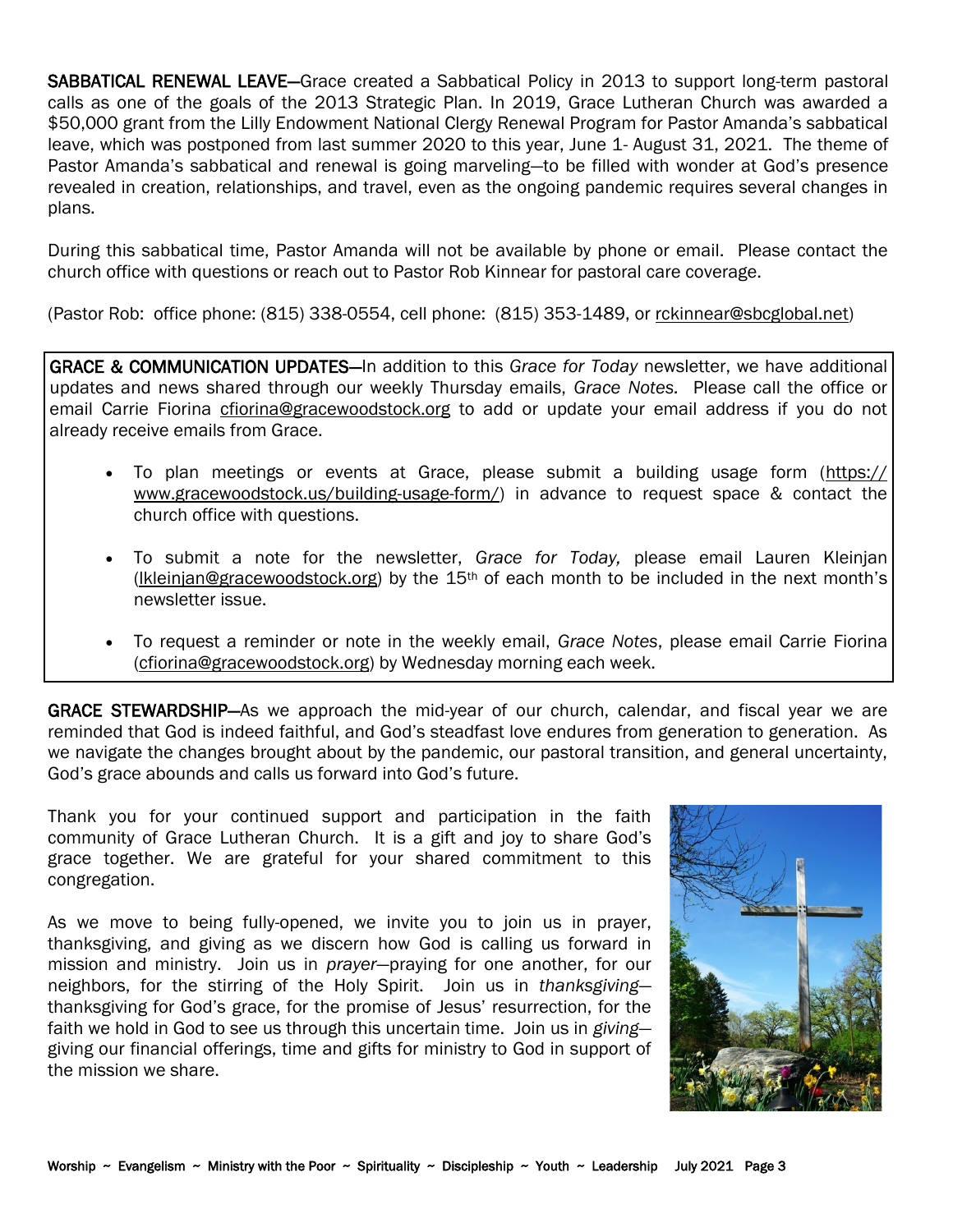SHOWER THE PRESCHOOL IN LOVE—We are so excited to be re-opening Grace Preschool this Fall after last year's hiatus. Just like a new baby or a new marriage receives support from friends and family, we're asking Grace to help *Shower the Preschool in Love* and help us to prepare for the upcoming school year.

Please visit our Amazon Wish List - [bit.ly/GracePreschool](https://www.amazon.com/hz/wishlist/ls/34OZ7S6AY7CSC?ref_=wl_share) . You'll find a wide variety of items for purchase to help get our classrooms into the best possible shape to welcome our students – everything from new Lenovo tablets which will allow teachers to communicate more effectively with parents to wooden jigsaw puzzles to help build fine motor skills!



Items ordered from Amazon will be shipped directly to Grace Preschool. If you would like to purchase an item elsewhere, please mark that intention on the Amazon Wish List. We'll have a bin by the front church doors to receive these donations.

Thank you so much for ALL your support of our Grace Preschool! If you have any questions, please contact Casey Dezwijger, Preschool Director, at [cdezwijger@gracewoodstock.org](mailto:cdezwijger@gracewoodstock.org) or 815-338-0554 ext. 213.

Please keep Grace Preschool in your prayers for an amazing, Grace-filled year!

SENIOR PINOCHLE CLUB—The Senior Pinochle Club Meets July 9th and 23rd in Grace Center at 12:30. Join us at for fellowship; followed by some friendly games of pinochle. We are willing to teach new players. Please enter through the lower level doors. For more information, please call Shirley Busse at (815) 338-9063 or Marge Birk (815) 338-0958.

PHISHING SCAM REQUESTS- Grace's pastors, staff, and leaders will never text or email you to request gift cards or fund transfers. A number of nearby church members have received phishing emails or text messages that seem personalized and appear to be from a pastor or staff member. Please call the church office or talk to a pastor or staff member in person if you receive an odd request; thank you!

SUNDAY BOOK CLUB—On July 11th, Sunday Book Club will begin a new book called "A Piece of the Moon" by Chris Fabry. We will be meeting in person in Grace Center and on zoom at 10:15am Sunday mornings.

Book Summary: *When eccentric millionaire Gideon Quidley receives a divine revelation to hide his earthly treasure somewhere in the hills, he sets out to find a fitting hiding spot, choosing only a few Bible verses as clues leading to untold riches of gold, silver, cash . . . and one very unexpected―and very costly―item.* 

New members are always welcome. Purchase of the book is not required to participate. Discussion questions are emailed out weekly. Please call Shirley Busse at (815) 338-9063 to receive the questions and for the link to join in via zoom.

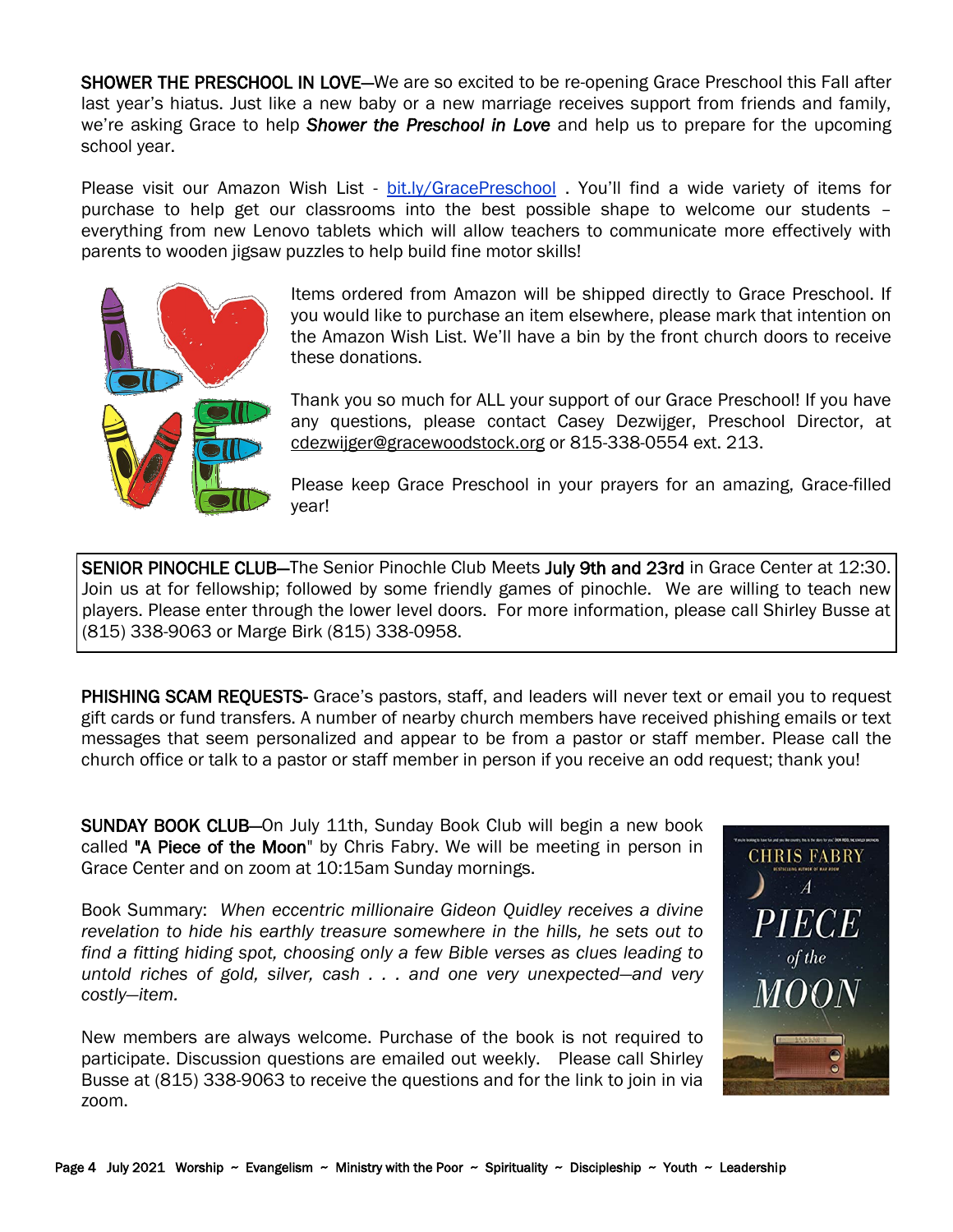### GRACE GOING MARVELING...

### Let Me Live Grace-fully

*by: Ted Loder (Guerillas of Grace: Prayers for the Battle, p.131)*

"Thank you, Lord, for this season of sun and slow motion, of games and porch sitting, of picnics and light green fireflies on heavy purple evenings; and praise for slight breezes. It's good, God, as the first long days of your creation. Let this season be for me a time of gathering together the pieces into which my busyness has broken me. O God, enable me now to grow wise through reflection, peaceful through the song of the cricket, recreated through the laughter of play. Most of all, Lord, let me live easily and grace-fully for a spell, so that I may see other souls deeply, share in a silence unhurried, listen to the sound of sunlight and shadows, explore barefoot the land of forgotten dreams and shy hopes, and find the right words to tell another who I am."

QUARTERLY STATEMENTS— In early July, quarterly giving statements will be mailed. Please contact the church office at (815-338-0554) with any questions. Thank you for your financial offerings in support of mission and ministry through Grace Lutheran Church.

CHRIST IN OUR HOME DEVOTIONAL—The July, August, September 2021, Christ in Our Home devotional is now available in the box outside the front entrance and at the Welcome Desk for those who would like to pick one up. Large print is also available.

BULLETIN & PRESENCE LIGHT SPONSORS- We continue to have openings available for Bulletin Sponsors and Presence Light Sponsors. Please sign up in the binder if you are attending in person worship or call the church office at 815-338-0554 for getting signed up. This ministry helps with the cost of paper for our newsletter and bulletins This ministry continues to be a way to celebrate occasions or to honor or grieve loved ones along with your church family. The sponsors will be published in the Grace for Today, in our Grace Notes and in bulletins.